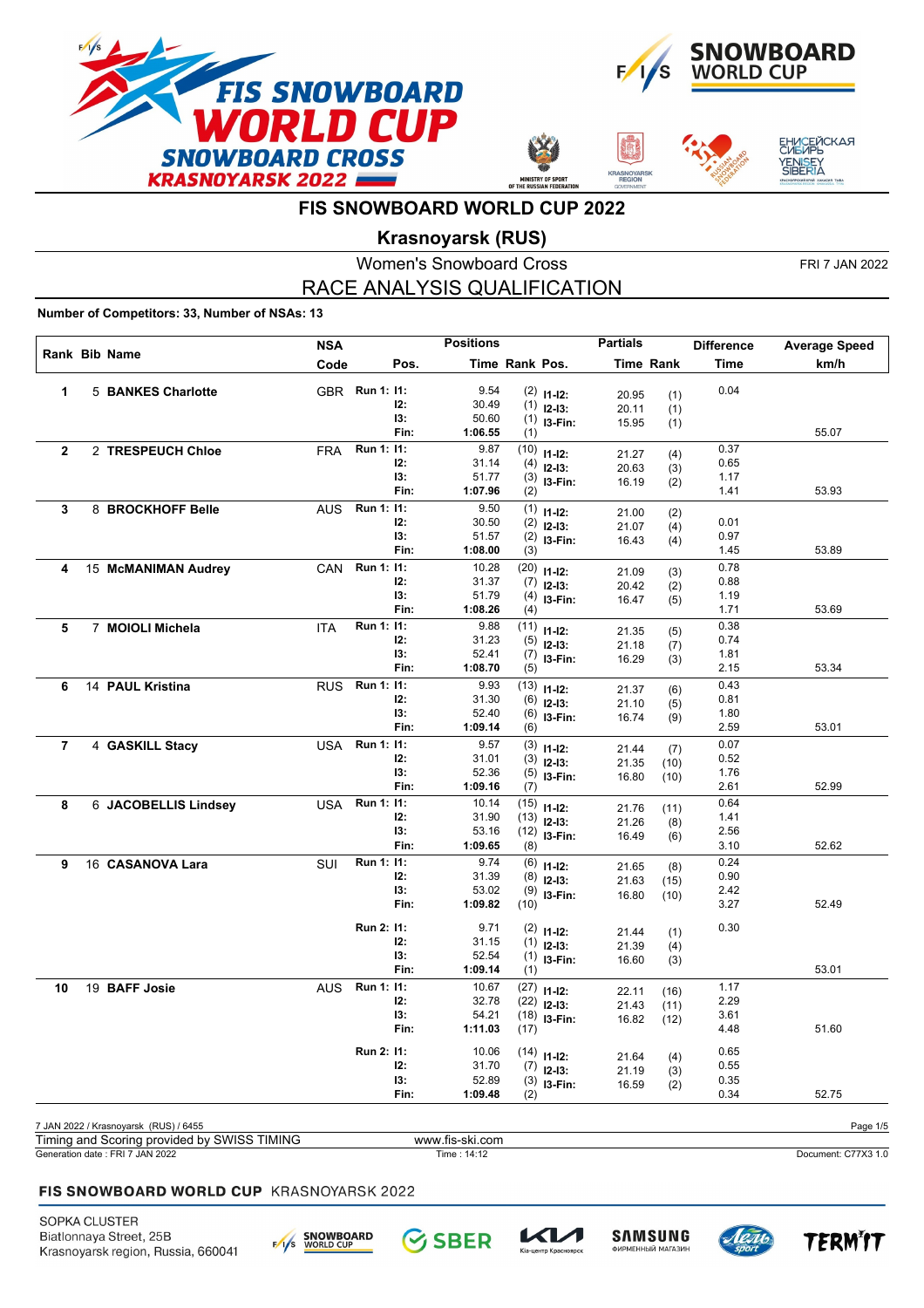**Krasnoyarsk (RUS)**

## Women's Snowboard Cross FRI 7 JAN 2022 RACE ANALYSIS QUALIFICATION

|    |                       | <b>NSA</b> |            |            | <b>Positions</b> |                |                | <b>Partials</b> |                  | <b>Difference</b> | <b>Average Speed</b> |
|----|-----------------------|------------|------------|------------|------------------|----------------|----------------|-----------------|------------------|-------------------|----------------------|
|    | Rank Bib Name         | Code       |            | Pos.       |                  | Time Rank Pos. |                |                 | <b>Time Rank</b> | <b>Time</b>       | km/h                 |
| 11 | 32 LOKTEVA ZAGORSKAIA | <b>RUS</b> | Run 1: 11: |            | 10.19            |                |                |                 |                  | 0.69              |                      |
|    |                       |            |            | I2:        | 31.94            |                | $(16)$ 11-12:  | 21.75           | (10)             | 1.45              |                      |
|    |                       |            |            | 13:        | 53.09            |                | $(14)$ 12-13:  | 21.15           | (6)              | 2.49              |                      |
|    |                       |            |            | Fin:       | 1:10.28          | (12)           | $(11)$ 13-Fin: | 17.19           | (21)             | 3.73              | 52.15                |
|    |                       |            |            |            | 10.04            |                |                |                 |                  |                   |                      |
|    |                       |            | Run 2: 11: | I2:        | 31.76            |                | $(13)$ 11-12:  | 21.72           | (5)              | 0.63<br>0.61      |                      |
|    |                       |            |            | 13:        | 52.78            |                | $(8)$ 12-13:   | 21.02           | (1)              | 0.24              |                      |
|    |                       |            |            | Fin:       | 1:09.52          | (3)            | $(2)$ 13-Fin:  | 16.74           | (5)              | 0.38              | 52.72                |
| 12 | 24 VASILTCOVA Mariia  | <b>RUS</b> | Run 1: 11: |            | 9.59             | (4)            | $11 - 12$ :    | 21.80           | (12)             | 0.09              |                      |
|    |                       |            |            | 12:        | 31.39            |                | $(8)$ 12-13:   | 21.26           | (8)              | 0.90              |                      |
|    |                       |            |            | 13:        | 52.65            |                | $(8)$ 13-Fin:  | 17.03           | (18)             | 2.05              |                      |
|    |                       |            |            | Fin:       | 1:09.68          | (9)            |                |                 |                  | 3.13              | 52.59                |
|    |                       |            | Run 2: 11: |            | 10.61            |                | $(20)$ 11-12:  | 22.21           | (15)             | 1.20              |                      |
|    |                       |            |            | I2:        | 32.82            |                | $(20)$ 12-13:  | 21.04           | (2)              | 1.67              |                      |
|    |                       |            |            | 13:        | 53.86            |                | $(12)$ 13-Fin: | 16.83           | (7)              | 1.32              |                      |
|    |                       |            |            | Fin:       | 1:10.69          | (11)           |                |                 |                  | 1.55              | 51.84                |
| 13 | 21 MOLODYH Livia      | <b>USA</b> | Run 1: 11: |            | 10.05            |                | $(14)$ 11-12:  | 22.00           | (15)             | 0.55              |                      |
|    |                       |            |            | 12:        | 32.05            |                | $(15)$ 12-13:  | 21.74           | (16)             | 1.56              |                      |
|    |                       |            |            | 13:        | 53.79            |                | $(15)$ 13-Fin: | 16.71           | (8)              | 3.19              |                      |
|    |                       |            |            | Fin:       | 1:10.50          | (14)           |                |                 |                  | 3.95              | 51.98                |
|    |                       |            | Run 2: 11: |            | 9.98             |                | $(9)$ 11-12:   |                 |                  | 0.57              |                      |
|    |                       |            |            | I2:        | 31.78            |                | $(9)$ 12-13:   | 21.80           | (8)              | 0.63              |                      |
|    |                       |            |            | 13:        | 53.29            |                | $(6)$ 13-Fin:  | 21.51<br>16.41  | (8)              | 0.75              |                      |
|    |                       |            |            | Fin:       | 1:09.70          | (4)            |                |                 | (1)              | 0.56              | 52.58                |
| 14 | 3 CRITCHLOW Tess      | CAN        | Run 1: 11: |            | 9.88             |                | $(11)$ 11-12:  | 21.66           | (9)              | 0.38              |                      |
|    |                       |            |            | 12:        | 31.54            |                | $(10)$ 12-13:  | 21.52           | (13)             | 1.05              |                      |
|    |                       |            |            | 13:        | 53.06            |                | $(10)$ 13-Fin: | 16.86           | (13)             | 2.46              |                      |
|    |                       |            |            | Fin:       | 1:09.92          | (11)           |                |                 |                  | 3.37              | 52.41                |
|    |                       |            | Run 2: 11: |            | 9.73             |                | $(3)$ 11-12:   |                 |                  | 0.32              |                      |
|    |                       |            |            | I2:        | 31.50            |                | $(2)$ 12-13:   | 21.77<br>21.67  | (7)              | 0.35              |                      |
|    |                       |            |            | 13:        | 53.17            |                | $(4)$ 13-Fin:  | 16.96           | (11)<br>(12)     | 0.63              |                      |
|    |                       |            |            | Fin:       | 1:10.13          | (8)            |                |                 |                  | 0.99              | 52.26                |
| 15 | 18 HEDIGER Sophie     | SUI        | Run 1: 11: |            | 10.42            |                | $(25)$ 11-12:  | 21.81           | (13)             | 0.92              |                      |
|    |                       |            |            | 12:        | 32.23            |                | $(18)$ 12-13:  | 21.75           | (17)             | 1.74              |                      |
|    |                       |            |            | 13:        | 53.98            |                | $(17)$ 13-Fin: | 16.68           | (7)              | 3.38              |                      |
|    |                       |            |            | Fin:       | 1:10.66          | (16)           |                |                 |                  | 4.11              | 51.87                |
|    |                       |            | Run 2: 11: |            | 10.26            |                | $(16)$ 11-12:  | 21.59           | (2)              | 0.85              |                      |
|    |                       |            |            | 12:        | 31.85            |                | $(10)$ 12-13:  | 21.45           | (6)              | 0.70              |                      |
|    |                       |            |            | 13:        | 53.30            |                | $(7)$ 13-Fin:  | 16.77           | (6)              | 0.76              |                      |
|    |                       |            |            | Fin:       | 1:10.07          | (5)            |                |                 |                  | 0.93              | 52.30                |
| 16 | 10 ZERKHOLD Pia       | AUT        | Run 1: 11: |            | 9.82             |                | $(7)$ 11-12:   | 21.97           | (14)             | 0.32              |                      |
|    |                       |            |            | 12:        | 31.79            |                | $(11)$ 12-13:  | 21.75           | (17)             | 1.30              |                      |
|    |                       |            |            | 13:        | 53.54            |                | $(13)$ 13-Fin: | 16.90           | (14)             | 2.94              |                      |
|    |                       |            |            | Fin:       | 1:10.44          | (13)           |                |                 |                  | 3.89              | 52.03                |
|    |                       |            | Run 2: 11: |            | 9.76             |                | $(4)$ 11-12:   | 21.84           | (9)              | 0.35              |                      |
|    |                       |            |            | 12:        | 31.60            |                | $(4)$ 12-13:   | 21.57           | (9)              | 0.45              |                      |
|    |                       |            |            | 13:        | 53.17            |                | $(4)$ 13-Fin:  | 16.91           | (9)              | 0.63              |                      |
|    |                       |            |            | Fin:       | 1:10.08          | (6)            |                |                 |                  | 0.94              | 52.29                |
| 17 | 12 PETIT LENOIR Manon | <b>FRA</b> | Run 1: 11: |            | 10.34            |                | $(21)$ 11-12:  | 22.26           | (22)             | 0.84              |                      |
|    |                       |            |            | 12:<br>13: | 32.60<br>54.63   |                | $(19)$ 12-13:  | 22.03           | (20)             | 2.11              |                      |
|    |                       |            |            | Fin:       | 1:11.62          | (19)           | $(20)$ 13-Fin: | 16.99           | (16)             | 4.03<br>5.07      | 51.17                |
|    |                       |            |            |            |                  |                |                |                 |                  |                   |                      |
|    |                       |            | Run 2: 11: |            | 9.79             |                | $(5)$ 11-12:   | 21.85           | (10)             | 0.38              |                      |
|    |                       |            |            | 12:        | 31.64            |                | $(5)$ 12-13:   | 21.77           | (12)             | 0.49              |                      |
|    |                       |            |            | 13:        | 53.41<br>1:10.12 |                | $(9)$ 13-Fin:  | 16.71           | (4)              | 0.87              | 52.26                |
|    |                       |            |            | Fin:       |                  | (7)            |                |                 |                  | 0.98              |                      |

| 7 JAN 2022 / Krasnoyarsk (RUS) / 6455           |                 | Page 2/5            |
|-------------------------------------------------|-----------------|---------------------|
| Timing and Scoring provided by SWISS TIMING     | www.fis-ski.com |                     |
| Generation date: FRI 7 JAN 2022                 | Time : 14:12    | Document: C77X3 1.0 |
|                                                 |                 |                     |
| <b>FIS SNOWBOARD WORLD CUP KRASNOYARSK 2022</b> |                 |                     |
|                                                 |                 |                     |

**SBER** 





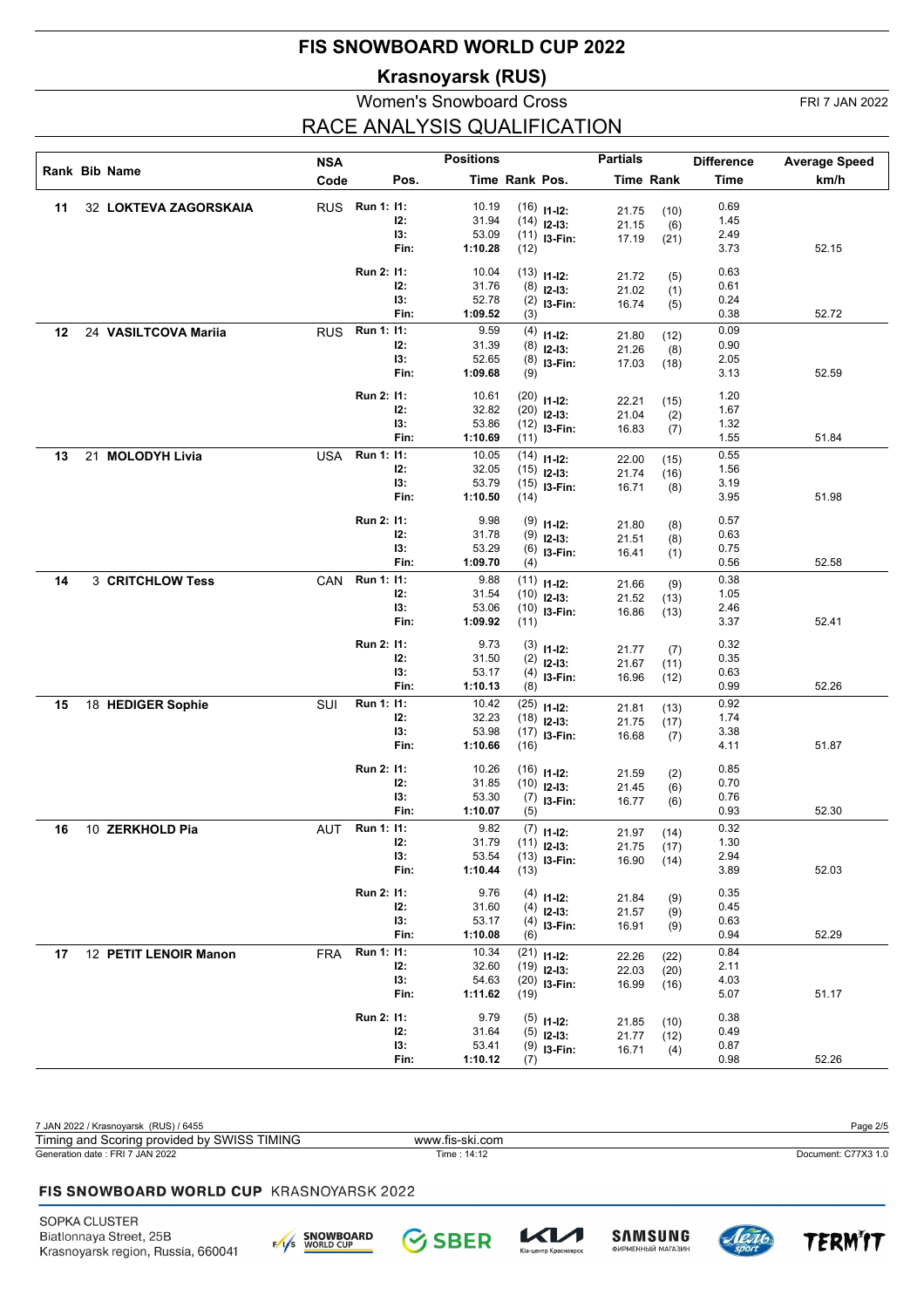**Krasnoyarsk (RUS)**

## Women's Snowboard Cross FRI 7 JAN 2022

# RACE ANALYSIS QUALIFICATION

|    |                             | <b>NSA</b> |                |             | <b>Positions</b> |                |                                | <b>Partials</b> |                  | <b>Difference</b> | <b>Average Speed</b> |
|----|-----------------------------|------------|----------------|-------------|------------------|----------------|--------------------------------|-----------------|------------------|-------------------|----------------------|
|    | Rank Bib Name               | Code       |                | Pos.        |                  | Time Rank Pos. |                                |                 | <b>Time Rank</b> | Time              | km/h                 |
| 18 | 13 BERGERMANN Zoe           |            | CAN Run 1: 11: |             | 10.35            |                | $(22)$ 11-12:                  |                 |                  | 0.85              |                      |
|    |                             |            |                | 12:         | 33.01            |                | $(26)$ 12-13:                  | 22.66<br>22.07  | (29)<br>(22)     | 2.52              |                      |
|    |                             |            |                | 13:         | 55.08            |                | $(24)$ 13-Fin:                 | 17.29           | (23)             | 4.48              |                      |
|    |                             |            |                | Fin:        | 1:12.37          | (26)           |                                |                 |                  | 5.82              | 50.64                |
|    |                             |            | Run 2: 11:     |             | 9.95             |                | $(8)$ 11-12:                   |                 |                  | 0.54              |                      |
|    |                             |            |                | 12:         | 31.68            |                | $(6)$ 12-13:                   | 21.73<br>21.62  | (6)<br>(10)      | 0.53              |                      |
|    |                             |            |                | 13:         | 53.30            |                | $(7)$ 13-Fin:                  | 16.95           | (10)             | 0.76              |                      |
|    |                             |            |                | Fin:        | 1:10.25          | (9)            |                                |                 |                  | 1.11              | 52.17                |
| 19 | 11 ODINE Meryeta            | CAN        | Run 1: 11:     |             | 9.85             |                | $(8)$ 11-12:                   | 22.22           | (20)             | 0.35              |                      |
|    |                             |            |                | 12:         | 32.07            |                | $(16)$ 12-13:                  | 21.50           | (12)             | 1.58              |                      |
|    |                             |            |                | 13:<br>Fin: | 53.57<br>1:10.59 | (15)           | $(14)$ 13-Fin:                 | 17.02           | (17)             | 2.97<br>4.04      | 51.92                |
|    |                             |            |                |             |                  |                |                                |                 |                  |                   |                      |
|    |                             |            | Run 2: 11:     |             | 9.94             |                | $(7)$ 11-12:                   | 22.22           | (17)             | 0.53              |                      |
|    |                             |            |                | 12:         | 32.16            |                | $(12)$ 12-13:                  | 21.49           | (7)              | 1.01              |                      |
|    |                             |            |                | 13:<br>Fin: | 53.65<br>1:10.63 | (10)           | $(11)$ 13-Fin:                 | 16.98           | (13)             | 1.11<br>1.49      | 51.89                |
|    |                             |            | Run 1: 11:     |             | 9.59             |                |                                |                 |                  | 0.09              |                      |
| 20 | 1 PEREIRA de SOUSA MABILEAU | <b>FRA</b> |                | 12:         | 31.80            |                | $(4)$ 11-12:<br>$(12)$ 12-13:  | 22.21           | (19)             | 1.31              |                      |
|    |                             |            |                | 13:         | 53.83            |                | $(16)$ 13-Fin:                 | 22.03<br>17.28  | (20)             | 3.23              |                      |
|    |                             |            |                | Fin:        | 1:11.11          | (18)           |                                |                 | (22)             | 4.56              | 51.54                |
|    |                             |            | Run 2: 11:     |             | 9.41             |                |                                |                 |                  |                   |                      |
|    |                             |            |                | 12:         | 31.59            |                | $(1)$ 11-12:<br>$(3)$ 12-13:   | 22.18           | (13)             | 0.44              |                      |
|    |                             |            |                | 13:         | 53.56            |                | $(10)$ 13-Fin:                 | 21.97<br>17.13  | (16)<br>(19)     | 1.02              |                      |
|    |                             |            |                | Fin:        | 1:10.69          | (11)           |                                |                 |                  | 1.55              | 51.84                |
| 21 | 17 QUEYREL Alexia           | <b>FRA</b> | Run 1: 11:     |             | 10.25            |                | $(18)$ 11-12:                  | 22.43           | (26)             | 0.75              |                      |
|    |                             |            |                | 12:         | 32.68            |                | $(20)$ 12-13:                  | 22.13           | (23)             | 2.19              |                      |
|    |                             |            |                | 13:         | 54.81            |                | $(22)$ 13-Fin:                 | 16.92           | (15)             | 4.21              |                      |
|    |                             |            |                | Fin:        | 1:11.73          | (20)           |                                |                 |                  | 5.18              | 51.09                |
|    |                             |            | Run 2: 11:     |             | 9.99             |                | $(11)$ $11-12$ :               | 22.38           | (20)             | 0.58              |                      |
|    |                             |            |                | 12:         | 32.37            |                | $(15)$ 12-13:                  | 21.88           | (14)             | 1.22              |                      |
|    |                             |            |                | 13:<br>Fin: | 54.25            |                | $(14)$ 13-Fin:                 | 16.85           | (8)              | 1.71<br>1.96      | 51.54                |
|    |                             |            | Run 1: 11:     |             | 1:11.10<br>10.41 | (13)           |                                |                 |                  | 0.91              |                      |
| 22 | 9 BELINGHERI Sofia          | ITA        |                | 12:         | 32.88            |                | $(24)$ 11-12:<br>$(24)$ 12-13: | 22.47           | (27)             | 2.39              |                      |
|    |                             |            |                | 13:         | 55.19            |                | $(25)$ 13-Fin:                 | 22.31<br>17.06  | (25)<br>(19)     | 4.59              |                      |
|    |                             |            |                | Fin:        | 1:12.25          | (23)           |                                |                 |                  | 5.70              | 50.72                |
|    |                             |            | Run 2: 11:     |             | 10.32            |                |                                |                 |                  | 0.91              |                      |
|    |                             |            |                | 12:         | 32.57            |                | $(17)$ 11-12:<br>$(17)$ 12-13: | 22.25           | (18)             | 1.42              |                      |
|    |                             |            |                | 13:         | 54.37            |                | $(17)$ 13-Fin:                 | 21.80<br>16.95  | (13)<br>(10)     | 1.83              |                      |
|    |                             |            |                | Fin:        | 1:11.32          | (14)           |                                |                 |                  | 2.18              | 51.39                |
| 23 | 22 HOPJAKOVA Vendula        | CZE        | Run 1: 11:     |             | 10.91            |                | $(29)$ 11-12:                  | 22.20           | (18)             | 1.41              |                      |
|    |                             |            |                | 12:         | 33.11            |                | $(28)$ 12-13:                  | 22.44           | (28)             | 2.62              |                      |
|    |                             |            |                | 13:         | 55.55            |                | $(28)$ 13-Fin:                 | 17.31           | (25)             | 4.95              |                      |
|    |                             |            |                | Fin:        | 1:12.86          | (27)           |                                |                 |                  | 6.31              | 50.30                |
|    |                             |            | Run 2: 11:     |             | 10.80            |                | $(22)$ 11-12:                  | 21.62           | (3)              | 1.39              |                      |
|    |                             |            |                | 12:         | 32.42            |                | $(16)$ 12-13:                  | 21.92           | (15)             | 1.27              |                      |
|    |                             |            |                | 13:         | 54.34            |                | $(16)$ 13-Fin:                 | 16.98           | (13)             | 1.80              | 51.39                |
|    |                             |            | Run 1: 11:     | Fin:        | 1:11.32<br>10.23 | (14)           |                                |                 |                  | 2.18<br>0.73      |                      |
| 24 | 26 IHEDIOHA Hanna           | GER        |                | 12:         | 32.71            |                | $(17)$ 11-12:<br>$(21)$ 12-13: | 22.48           | (28)             | 2.22              |                      |
|    |                             |            |                | 13:         | 54.85            |                | $(23)$ 13-Fin:                 | 22.14<br>17.47  | (24)             | 4.25              |                      |
|    |                             |            |                | Fin:        | 1:12.32          | (25)           |                                |                 | (28)             | 5.77              | 50.67                |
|    |                             |            | Run 2: 11:     |             | 9.90             |                |                                |                 |                  | 0.49              |                      |
|    |                             |            |                | 12:         | 32.09            |                | $(6)$ 11-12:<br>$(11)$ 12-13:  | 22.19           | (14)             | 0.94              |                      |
|    |                             |            |                | 13:         | 54.15            |                | $(13)$ 13-Fin:                 | 22.06<br>17.18  | (18)<br>(20)     | 1.61              |                      |
|    |                             |            |                | Fin:        | 1:11.33          | (16)           |                                |                 |                  | 2.19              | 51.38                |

| 7 JAN 2022 / Krasnoyarsk (RUS) / 6455           |                 | Page 3/5            |
|-------------------------------------------------|-----------------|---------------------|
| Timing and Scoring provided by SWISS TIMING     | www.fis-ski.com |                     |
| Generation date: FRI 7 JAN 2022                 | Time: 14:12     | Document: C77X3 1.0 |
|                                                 |                 |                     |
| <b>FIS SNOWBOARD WORLD CUP KRASNOYARSK 2022</b> |                 |                     |
|                                                 |                 |                     |

**SBER** 

 $\mathcal{K}$ 

 $\overline{\mathbf{v}}$ ia-i

— —<br>нтр Красно

**SAMSUNG** 

**ФИРМЕННЫЙ МАГАЗИН** 

**TERM'IT** 

 $Le$ 16

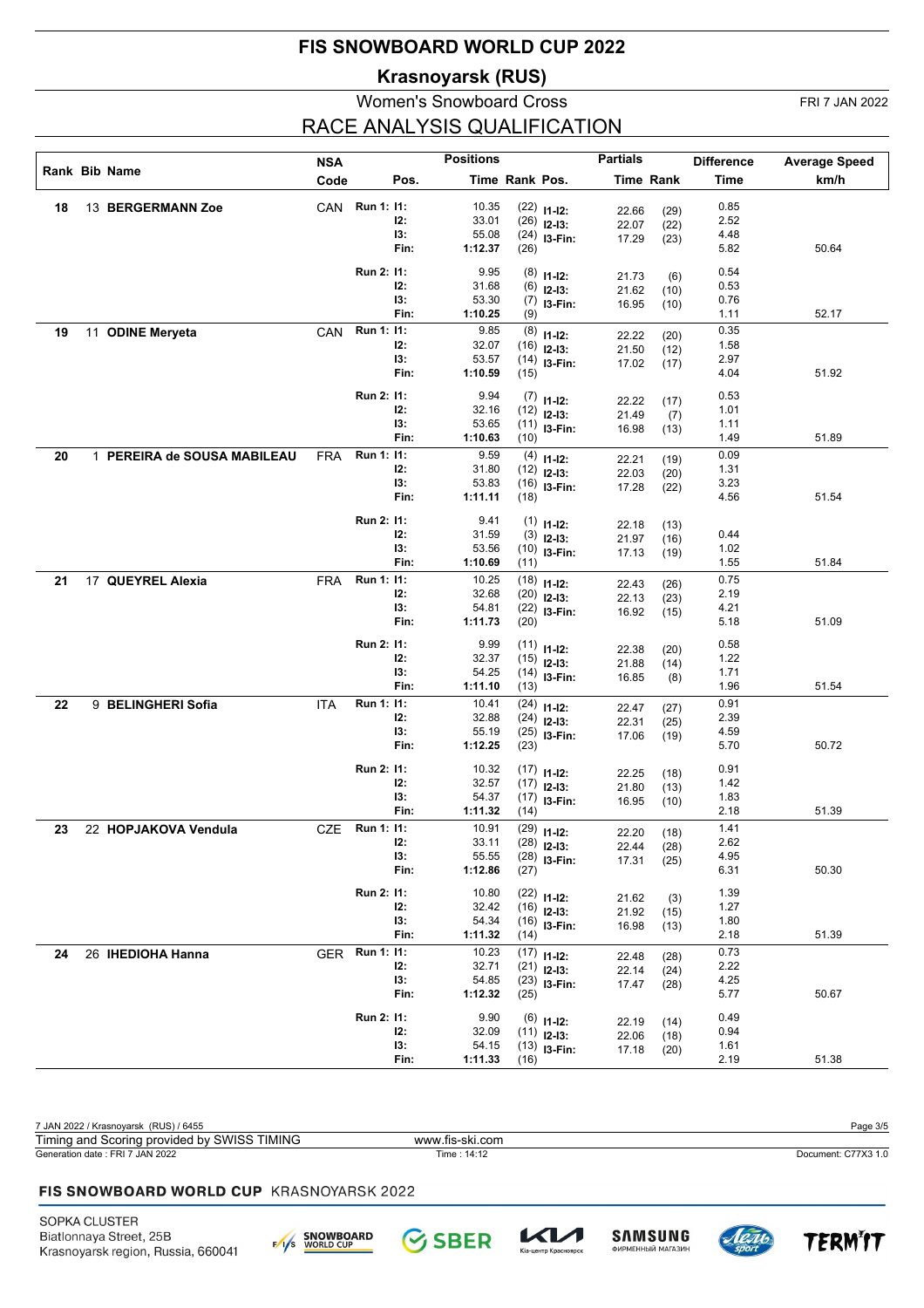**Krasnoyarsk (RUS)**

## Women's Snowboard Cross FRI 7 JAN 2022 RACE ANALYSIS QUALIFICATION

|    |                      | <b>NSA</b> |            |             | <b>Positions</b> |                |                                 | <b>Partials</b> |                  | <b>Difference</b> | <b>Average Speed</b> |
|----|----------------------|------------|------------|-------------|------------------|----------------|---------------------------------|-----------------|------------------|-------------------|----------------------|
|    | Rank Bib Name        | Code       |            | Pos.        |                  | Time Rank Pos. |                                 |                 | <b>Time Rank</b> | <b>Time</b>       | km/h                 |
| 25 | 25 LAPTEVA Yulia     | <b>RUS</b> | Run 1: 11: |             | 9.86             |                | $(9)$ 11-12:                    |                 |                  | 0.36              |                      |
|    |                      |            |            | 12:         | 32.13            |                | $(17)$ 12-13:                   | 22.27<br>22.33  | (23)             | 1.64              |                      |
|    |                      |            |            | 13:         | 54.46            |                | $(19)$ 13-Fin:                  | 17.30           | (26)<br>(24)     | 3.86              |                      |
|    |                      |            |            | Fin:        | 1:11.76          | (21)           |                                 |                 |                  | 5.21              | 51.07                |
|    |                      |            | Run 2: 11: |             | 9.98             |                | $(9)$ 11-12:                    | 22.21           | (15)             | 0.57              |                      |
|    |                      |            |            | 12:         | 32.19            |                | $(13)$ 12-13:                   | 22.07           | (19)             | 1.04              |                      |
|    |                      |            |            | 13:         | 54.26            |                | $(15)$ 13-Fin:                  | 17.08           | (17)             | 1.72              |                      |
|    |                      |            |            | Fin:        | 1:11.34          | (17)           |                                 |                 |                  | 2.20              | 51.37                |
| 26 | 28 Yongqinglamu      | <b>CHN</b> | Run 1: 11: |             | 11.38            |                | $(32)$ 11-12:                   | 22.23           | (21)             | 1.88              |                      |
|    |                      |            |            | I2:<br>13:  | 33.61            |                | $(31)$ 12-13:                   | 21.60           | (14)             | 3.12              |                      |
|    |                      |            |            | Fin:        | 55.21<br>1:12.29 | (24)           | $(26)$ 13-Fin:                  | 17.08           | (20)             | 4.61<br>5.74      | 50.70                |
|    |                      |            |            |             |                  |                |                                 |                 |                  |                   |                      |
|    |                      |            | Run 2: 11: |             | 11.06            |                | $(23)$ 11-12:                   | 22.14           | (12)             | 1.65              |                      |
|    |                      |            |            | I2:         | 33.20            |                | $(22)$ 12-13:                   | 21.44           | (5)              | 2.05              |                      |
|    |                      |            |            | I3:<br>Fin: | 54.64<br>1:11.71 |                | $(18)$ 13-Fin:                  | 17.07           | (15)             | 2.10<br>2.57      | 51.11                |
|    |                      |            |            |             |                  | (18)           |                                 |                 |                  | 1.21              |                      |
| 27 | 23 JOST Muriel       | SUI        | Run 1: 11: | 12:         | 10.71<br>32.83   |                | $(28)$ 11-12:                   | 22.12           | (17)             | 2.34              |                      |
|    |                      |            |            | 13:         | 55.43            |                | $(23)$ 12-13:<br>$(27)$ 13-Fin: | 22.60           | (30)             | 4.83              |                      |
|    |                      |            |            | Fin:        | 1:12.90          | (28)           |                                 | 17.47           | (28)             | 6.35              | 50.27                |
|    |                      |            |            |             |                  |                |                                 |                 |                  |                   |                      |
|    |                      |            | Run 2: 11: | 12:         | 10.77<br>32.77   |                | $(21)$ 11-12:                   | 22.00           | (11)             | 1.36<br>1.62      |                      |
|    |                      |            |            | 13:         | 54.85            |                | $(19)$ 12-13:<br>$(20)$ 13-Fin: | 22.08           | (20)             | 2.31              |                      |
|    |                      |            |            | Fin:        | 1:11.95          | (19)           |                                 | 17.10           | (18)             | 2.81              | 50.94                |
| 28 | 33 KACHALOVA Kseniia | <b>RUS</b> | Run 1: 11: |             | 10.52            |                | $(26)$ 11-12:                   |                 |                  | 1.02              |                      |
|    |                      |            |            | 12:         | 32.90            |                | $(25)$ 12-13:                   | 22.38<br>21.80  | (25)<br>(19)     | 2.41              |                      |
|    |                      |            |            | 13:         | 54.70            |                | $(21)$ 13-Fin:                  | 17.33           | (26)             | 4.10              |                      |
|    |                      |            |            | Fin:        | 1:12.03          | (22)           |                                 |                 |                  | 5.48              | 50.88                |
|    |                      |            | Run 2: 11: |             | 13.44            |                | $(24)$ 11-12:                   |                 |                  | 4.03              |                      |
|    |                      |            |            | 12:         | 36.22            |                | $(24)$ 12-13:                   | 22.78<br>21.99  | (23)<br>(17)     | 5.07              |                      |
|    |                      |            |            | 13:         | 58.21            |                | $(24)$ 13-Fin:                  | 17.31           | (22)             | 5.67              |                      |
|    |                      |            |            | Fin:        | 1:15.52          | (24)           |                                 |                 |                  | 6.38              | 48.53                |
| 29 | 20 ALBRECHT Aline    | SUI        | Run 1: 11: |             | 10.35            |                | $(22)$ 11-12:                   | 22.69           | (30)             | 0.85              |                      |
|    |                      |            |            | I2:         | 33.04            |                | $(27)$ 12-13:                   | 22.57           | (29)             | 2.55              |                      |
|    |                      |            |            | 13:<br>Fin: | 55.61<br>1:13.20 | (30)           | $(29)$ 13-Fin:                  | 17.59           | (30)             | 5.01<br>6.65      | 50.07                |
|    |                      |            |            |             |                  |                |                                 |                 |                  |                   |                      |
|    |                      |            | Run 2: 11: |             | 10.00            |                | $(12)$ 11-12:                   | 22.34           | (19)             | 0.59              |                      |
|    |                      |            |            | I2:         | 32.34            |                | $(14)$ 12-13:                   | 22.45           | (22)             | 1.19              |                      |
|    |                      |            |            | 13:<br>Fin: | 54.79<br>1:12.05 |                | $(19)$ 13-Fin:                  | 17.26           | (21)             | 2.25<br>2.91      | 50.86                |
|    |                      |            |            |             |                  | (20)           |                                 |                 |                  | $\overline{1.57}$ |                      |
| 30 | 29 GALLER Anna-Maria | AUT        | Run 1: 11: | I2:         | 11.07<br>33.42   |                | $(31)$ 11-12:                   | 22.35           | (24)             | 2.93              |                      |
|    |                      |            |            | 13:         | 55.77            |                | $(29)$ 12-13:<br>$(30)$ 13-Fin: | 22.35<br>17.34  | (27)             | 5.17              |                      |
|    |                      |            |            | Fin:        | 1:13.11          | (29)           |                                 |                 | (27)             | 6.56              | 50.13                |
|    |                      |            | Run 2: 11: |             | 10.51            |                |                                 |                 |                  | 1.10              |                      |
|    |                      |            |            | 12:         | 32.97            |                | $(19)$ 11-12:<br>$(21)$ 12-13:  | 22.46           | (21)             | 1.82              |                      |
|    |                      |            |            | 13:         | 55.25            |                | $(21)$ 13-Fin:                  | 22.28<br>17.07  | (21)             | 2.71              |                      |
|    |                      |            |            | Fin:        | 1:12.32          | (21)           |                                 |                 | (15)             | 3.18              | 50.67                |
| 31 | 27 POTTER Maisie     | <b>GBR</b> | Run 1: 11: |             | 10.27            |                | $(19)$ 11-12:                   | 23.26           | (31)             | 0.77              |                      |
|    |                      |            |            | 12:         | 33.53            |                | $(30)$ 12-13:                   | 23.25           | (32)             | 3.04              |                      |
|    |                      |            |            | 13:         | 56.78            |                | $(31)$ 13-Fin:                  | 18.36           | (33)             | 6.18              |                      |
|    |                      |            |            | Fin:        | 1:15.14          | (31)           |                                 |                 |                  | 8.59              | 48.77                |
|    |                      |            | Run 2: 11: |             | 10.09            |                | $(15)$ 11-12:                   | 22.57           | (22)             | 0.68              |                      |
|    |                      |            |            | 12:         | 32.66            |                | $(18)$ 12-13:                   | 22.94           | (25)             | 1.51              |                      |
|    |                      |            |            | 13:         | 55.60            |                | $(22)$ 13-Fin:                  | 17.83           | (25)             | 3.06              |                      |
|    |                      |            |            | Fin:        | 1:13.43          | (22)           |                                 |                 |                  | 4.29              | 49.91                |

| 7 JAN 2022 / Krasnoyarsk (RUS) / 6455           |                 | Page 4/5            |
|-------------------------------------------------|-----------------|---------------------|
| Timing and Scoring provided by SWISS TIMING     | www.fis-ski.com |                     |
| Generation date: FRI 7 JAN 2022                 | Time: 14:12     | Document: C77X3 1.0 |
|                                                 |                 |                     |
| <b>FIS SNOWBOARD WORLD CUP KRASNOYARSK 2022</b> |                 |                     |